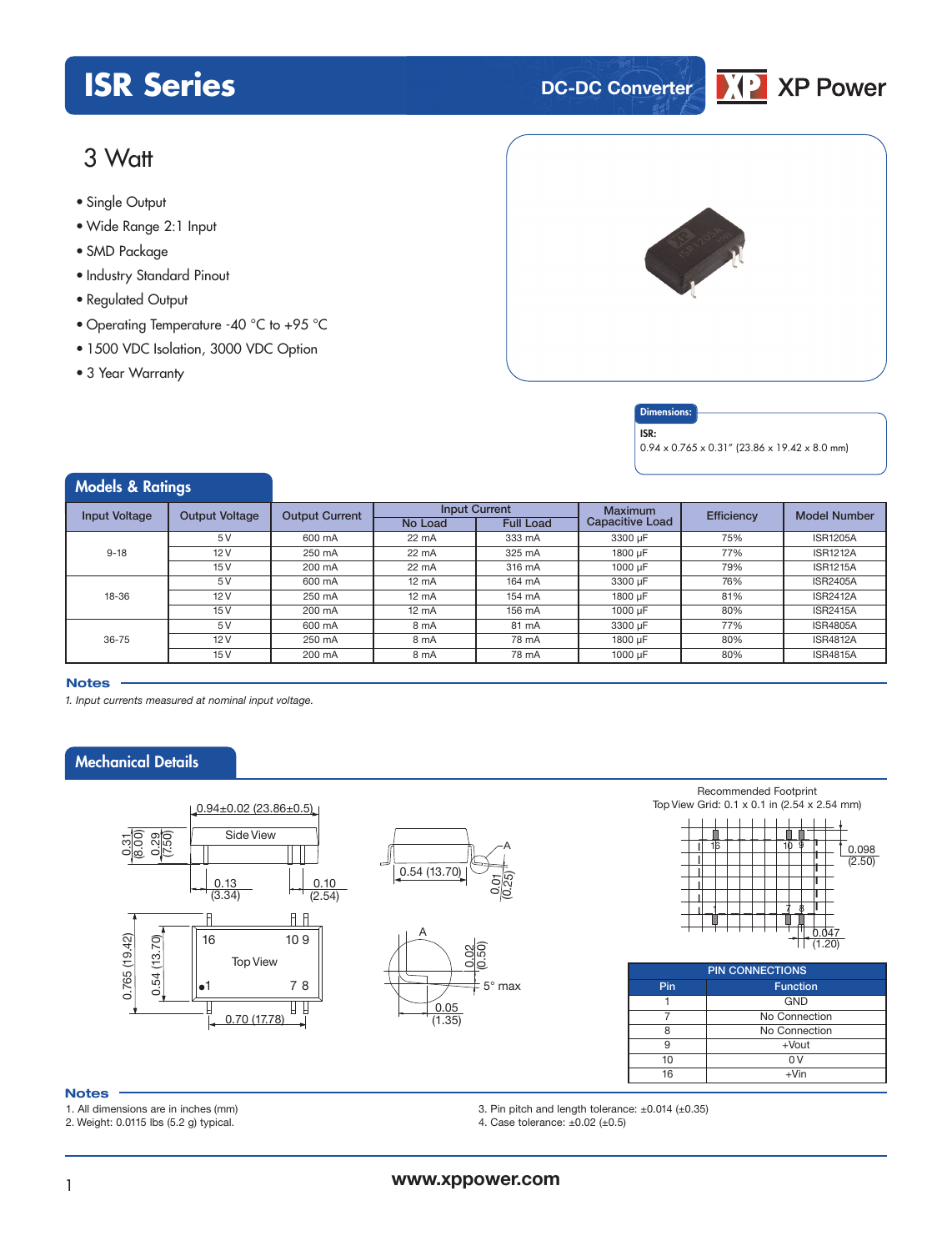# **ISR Series**



**Input** 

| ____                   |                |                |                |              |                                            |  |
|------------------------|----------------|----------------|----------------|--------------|--------------------------------------------|--|
| Characteristic         | <b>Minimum</b> | <b>Typical</b> | <b>Maximum</b> | <b>Units</b> | <b>Notes &amp; Conditions</b>              |  |
|                        | 9              |                | 18             | <b>VDC</b>   | 12 V nominal                               |  |
| Input Voltage Range    | 18             |                | 36             | <b>VDC</b>   | 24 V nominal                               |  |
|                        | 36             |                | 75             | <b>VDC</b>   | 48 V nominal                               |  |
| Input Current          |                |                |                |              | See Models and Ratings table               |  |
| Input Reflected Ripple |                | 15             |                | mA pk-pk     | Through 12 µH inductor and 47 µF capacitor |  |
|                        |                |                | 25             | VDC for 1 s  | 12 V models                                |  |
| Input Surge            |                |                | 50             | VDC for 1 s  | 24 V models                                |  |
|                        |                |                | 100            | VDC for 1 s  | 24 V models                                |  |
| Input Filter           | Pi filter      |                |                |              |                                            |  |

| Output                          |                |                |            |              |                                                     |
|---------------------------------|----------------|----------------|------------|--------------|-----------------------------------------------------|
| Characteristic                  | <b>Minimum</b> | <b>Typical</b> | Maximum    | <b>Units</b> | <b>Notes &amp; Conditions</b>                       |
| Output Voltage                  | 5              |                | 15         | <b>VDC</b>   | See Models and Ratings table                        |
| <b>Initial Set Accuracy</b>     |                | ±1             | $+3$       | $\%$         | At 100% load                                        |
| Minimum Load                    | 5              |                |            | %            |                                                     |
| Line Regulation                 |                |                | ±0.4       | %            |                                                     |
| Load Regulation                 |                |                | $\pm 0.75$ | $\%$         | 10% to full load                                    |
| Start Up Delay                  |                | 2              |            | ms           |                                                     |
| Ripple and Noise                |                |                | 60         | mV pk-pk     | 20 MHz bandwidth, measured using 0.1 µF capacitor   |
| <b>Transient Response</b>       |                |                | 5          | % deviation  | Recovery to within 1% in 5 ms for a 25% load change |
| <b>Short Circuit Protection</b> |                |                |            |              | Continuous, with auto recovery                      |
| Maximum Capacitive Load         |                |                |            |              | See Models and Ratings table                        |
| <b>Temperature Coefficient</b>  |                |                | 0.03       | $%$ /°C      |                                                     |

| <b>General</b>               |                 |                |                |                  |                                     |
|------------------------------|-----------------|----------------|----------------|------------------|-------------------------------------|
| Characteristic               | <b>Minimum</b>  | <b>Typical</b> | <b>Maximum</b> | <b>Units</b>     | <b>Notes &amp; Conditions</b>       |
| Efficiency                   |                 |                |                |                  | See Models and Ratings table        |
| Isolation: Input to Output   | 1500            |                |                | <b>VDC</b>       |                                     |
| <b>Switching Frequency</b>   |                 | 350            |                | kHz              | 100% load and nominal input voltage |
| <b>Isolation Resistance</b>  | 10 <sup>9</sup> |                |                | Ω                | Input to output, tested at 500 VDC  |
| <b>Isolation Capacitance</b> |                 |                |                | nF               | Input to output                     |
| Power Density                |                 |                | 13.4           | Win <sup>3</sup> |                                     |
| Mean Time Between Failure    | 1000            |                |                | kHrs             | MIL-HDBK-217F, +25 °C GB            |
| Weight                       |                 | 0.0115(5.2)    |                | lb(g)            |                                     |

| Environmental                |                |                |                |              |                                                                  |
|------------------------------|----------------|----------------|----------------|--------------|------------------------------------------------------------------|
| Characteristic               | <b>Minimum</b> | <b>Typical</b> | <b>Maximum</b> | <b>Units</b> | <b>Notes &amp; Conditions</b>                                    |
| <b>Operating Temperature</b> | $-40$          |                | $+95$          | °C           | Derate linearly from 100% load at +85 °C to 50% load<br>at 95 °C |
| Storage Temperature          | $-55$          |                | $+125$         | $^{\circ}$ C |                                                                  |
| Case Temperature             |                |                | $+105$         | °C           |                                                                  |
| <b>Operating Humidity</b>    |                |                | 95             | % RH         | Non-condensing                                                   |
| Cooling                      |                |                |                |              | Natural convection                                               |